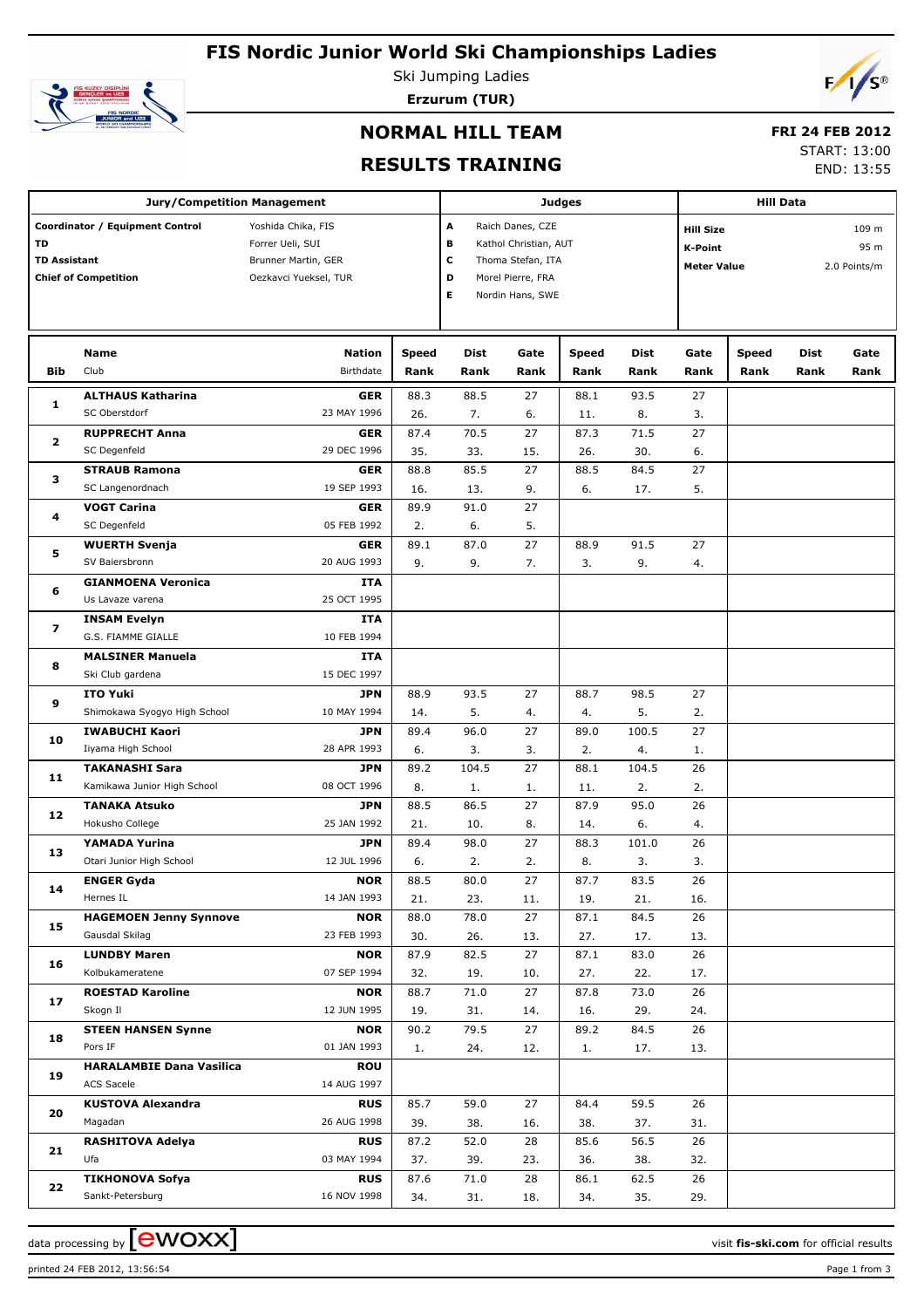## **FIS Nordic Junior World Ski Championships Ladies**



Ski Jumping Ladies **Erzurum (TUR)**

#### **NORMAL HILL TEAM**

#### **FRI 24 FEB 2012**

#### **RESULTS TRAINING**

START: 13:00 END: 13:55

|     | Name<br><b>Nation</b>                        |                           | <b>Speed</b> | Dist        | Gate            | <b>Speed</b> | Dist        | Gate            | <b>Speed</b> | Dist | Gate |
|-----|----------------------------------------------|---------------------------|--------------|-------------|-----------------|--------------|-------------|-----------------|--------------|------|------|
| Bib | Club                                         | Birthdate                 | Rank         | Rank        | Rank            | Rank         | Rank        | Rank            | Rank         | Rank | Rank |
|     |                                              |                           |              |             |                 |              |             |                 |              |      |      |
| 23  | <b>VESHCHIKOVA Anastasia</b><br>Moscow SHVSM | <b>RUS</b><br>28 JUL 1995 | 86.4         | 60.5        | 28              | 85.2         | 60.0        | 26              |              |      |      |
|     | <b>BOGATAJ Ursa</b>                          | <b>SLO</b>                | 38.<br>89.0  | 37.<br>86.5 | 22.<br>28       | 37.<br>87.6  | 36.<br>81.5 | 30.<br>26       |              |      |      |
| 24  | SSK Costella ilirija                         | 07 MAR 1995               | 12.          | 10.         | 3.              | 22.          | 24.         | 19.             |              |      |      |
|     | <b>KLINEC Ema</b>                            | <b>SLO</b>                | 88.9         | 85.5        | 28              | 87.8         | 89.5        | 26              |              |      |      |
| 25  | Ssk Alpina ziri                              | 02 JUL 1998               | 14.          | 13.         | 5.              | 16.          | 12.         | 8.              |              |      |      |
|     | <b>POGRAJC Manja</b>                         | <b>SLO</b>                | 89.5         | 73.5        | 28              | 88.7         | 79.5        | 26              |              |      |      |
| 26  | SK Zagorje                                   | 20 JAN 1994               | 5.           | 29.         | 16.             | 4.           | 25.         | 20.             |              |      |      |
|     | <b>POZUN Katja</b>                           | <b>SLO</b>                |              |             |                 |              |             |                 |              |      |      |
| 27  | SK Zagorje                                   | 07 APR 1993               |              |             |                 |              |             |                 |              |      |      |
| 28  | ROGELJ Spela                                 | <b>SLO</b>                |              |             |                 |              |             |                 |              |      |      |
|     | SSK Costella Ilirija                         | 08 NOV 1994               |              |             |                 |              |             |                 |              |      |      |
| 29  | <b>ENGLUND Nita</b>                          | <b>USA</b>                | 88.1         | 72.5        | 28              | 87.6         | 77.5        | 26              |              |      |      |
|     | Kiwanis Ski Club                             | 10 JUN 1992               | 29.          | 30.         | 17.             | 22.          | 27.         | 22.             |              |      |      |
| 30  | <b>HENDRICKSON Sarah</b>                     | <b>USA</b>                | 88.2         | 95.5        | 28              | 88.2         | 107.0       | 26              |              |      |      |
|     | Park City Nordic Ski Club                    | 01 AUG 1994               | 28.          | 4.          | 1.              | 9.           | 1.          | 1.              |              |      |      |
| 31  | <b>LUSSI Nina</b>                            | <b>USA</b>                | 89.8         | 79.5        | 28              | 88.5         | 83.0        | 26              |              |      |      |
|     | New York Ski Ed Foundation                   | 29 MAR 1994               | 3.           | 24.         | 13.             | 6.           | 22.         | 17.             |              |      |      |
| 32  | <b>HOELZL Chiara</b><br>SV Schwarzach        | <b>AUT</b><br>18 JUL 1997 | 88.5         | 69.5        | 28              | 87.1         | 69.0        | 26              |              |      |      |
|     | <b>KEIL Katharina</b>                        | <b>AUT</b>                | 21.<br>89.1  | 35.<br>78.0 | 20.<br>28       | 27.<br>88.0  | 33.<br>78.5 | 27.<br>26       |              |      |      |
| 33  | NST Salzkammergut                            | 19 APR 1993               | 9.           | 26.         | 14.             | 13.          | 26.         | 21.             |              |      |      |
|     | <b>ROIDER Cornelia</b>                       | <b>AUT</b>                | 87.8         | 76.0        | 28              | 86.1         | 75.5        | 26              |              |      |      |
| 34  | SC Seekirchen                                | 09 JUL 1994               | 33.          | 28.         | 15.             | 34.          | 28.         | 23.             |              |      |      |
| 35  | <b>SCHOITSCH Sonja</b>                       | <b>AUT</b>                | 88.3         | 80.5        | 28              | 86.9         | 89.5        | 26              |              |      |      |
|     | SV Achomitz/Zahmoc                           | 05 FEB 1997               | 26.          | 21.         | 11.             | 31.          | 12.         | 8.              |              |      |      |
|     | <b>HENRICH Taylor</b>                        | <b>CAN</b>                |              |             |                 |              |             |                 |              |      |      |
| 36  | Altius Nordic ski club                       | 01 NOV 1995               |              |             |                 |              |             |                 |              |      |      |
|     | <b>SEPANDJ Jasmine</b>                       | <b>CAN</b>                |              |             |                 |              |             |                 |              |      |      |
| 37  | Altius Nordic ski club                       | 05 APR 1995               |              |             |                 |              |             |                 |              |      |      |
| 38  | JI Cheng                                     | <b>CHN</b>                | 89.1         | 63.5        | 28              | 87.8         | 71.5        | 26              |              |      |      |
|     | Chinese Ski Association                      | 10 AUG 1993               | 9.           | 36.         | 21.             | 16.          | 30.         | 25.             |              |      |      |
| 39  | LI Xueyao                                    | <b>CHN</b>                | 89.0         | 84.0        | 28              | 87.9         | 85.5        | 26              |              |      |      |
|     | Chinese Ski Association                      | 11 APR 1995               | 12.          | 17.         | 8.              | 14.          | 15.         | 11.             |              |      |      |
| 40  | LIU Qi                                       | <b>CHN</b>                | 88.8         | 80.5        | $\overline{28}$ | 87.5         | 90.0        | $\overline{26}$ |              |      |      |
|     | Chinese Ski association                      | 27 FEB 1996               | 16.          | 21.         | 11.             | 24.          | 11.         | 7.              |              |      |      |
| 41  | <b>MA Tong</b><br>Chinese Ski Association    | <b>CHN</b><br>02 MAR 1994 |              |             |                 |              |             |                 |              |      |      |
|     | <b>BLAZKOVA Barbora</b>                      | CZE                       | 88.0         | 83.0        | 28              | 86.6         | 69.5        | 26              |              |      |      |
| 42  | Jkl Desna                                    | 23 SEP 1997               | 30.          | 18.         | 9.              | 32.          | 32.         | 26.             |              |      |      |
|     | <b>DEJMKOVA Natalie</b>                      | CZE                       | 89.6         | 87.5        | 28              | 88.2         | 94.5        | 26              |              |      |      |
| 43  | Sk Jested liberec                            | 15 SEP 1996               | 4.           | 8.          | 2.              | 9.           | 7.          | 5.              |              |      |      |
|     | <b>DOLEZELOVA Michaela</b>                   | CZE                       | 88.8         | 85.5        | 28              | 87.7         | 85.0        | 26              |              |      |      |
| 44  | Sokol Kozlovice                              | 12 JUL 1994               | 16.          | 13.         | 5.              | 19.          | 16.         | 12.             |              |      |      |
|     | <b>MIKOVA Lucie</b>                          | <b>CZE</b>                |              |             |                 |              |             |                 |              |      |      |
| 45  | SK Jested Liberec                            | 21 SEP 1994               |              |             |                 |              |             |                 |              |      |      |
|     | <b>KYKKAENEN Julia</b>                       | <b>FIN</b>                |              |             |                 |              |             |                 |              |      |      |
| 46  | Ounasvaaran Hiihtoseura                      | 17 APR 1994               |              |             |                 |              |             |                 |              |      |      |
| 47  | <b>RAUTIONAHO Jenny</b>                      | <b>FIN</b>                |              |             |                 |              |             |                 |              |      |      |
|     | Ounasvaaran Ski club                         | 26 JUL 1996               |              |             |                 |              |             |                 |              |      |      |
| 48  | <b>CLAIR Julia</b>                           | <b>FRA</b>                | 87.4         | 81.0        | 28              | 86.4         | 84.0        | 26              |              |      |      |
|     | Xonrupt                                      | 20 MAR 1994               | 35.          | 20.         | 10.             | 33.          | 20.         | 15.             |              |      |      |

data processing by **CWOXX**  $\blacksquare$  and  $\blacksquare$  and  $\blacksquare$  and  $\blacksquare$  and  $\blacksquare$  and  $\blacksquare$  and  $\blacksquare$  and  $\blacksquare$  and  $\blacksquare$  and  $\blacksquare$  and  $\blacksquare$  and  $\blacksquare$  and  $\blacksquare$  and  $\blacksquare$  and  $\blacksquare$  and  $\blacksquare$  and  $\blacksquare$  and  $\blacksquare$  a